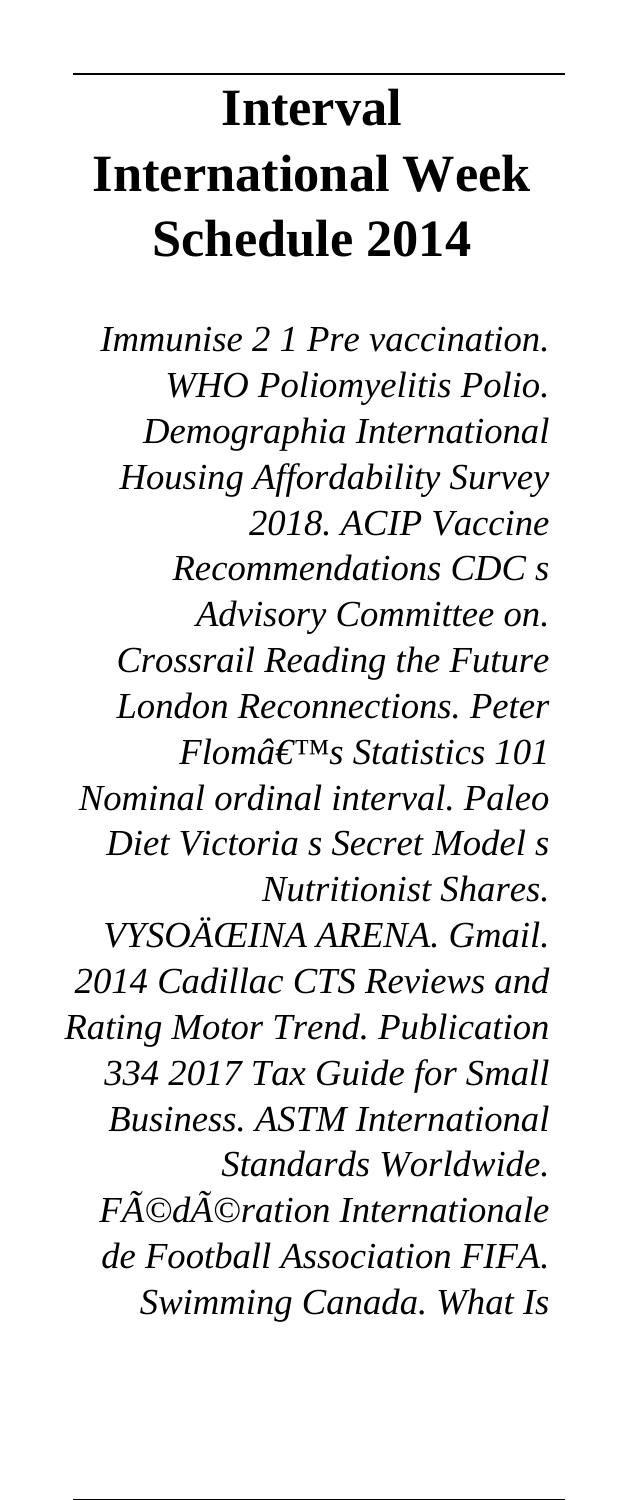*Tabata Tabata Exercise Tabata Interval Training. eAuditNet eAuditNet. Welcome to eProcurement gov in. 2014 Land Rover LR2 Reviews and Rating Motor Trend. Evening use of light emitting eReaders negatively affects. Diamond International â€*" *The Bad Timeshare Proposition. Daily LogBook 2014 DX World com. Comac C919 Wikipedia. Can you get rid of cellulite with exercise CNN. MSAC Medical Services Advisory Committee. International Color Consortium. EpiModel. Vacation Services International. Idelalisib and Rituximab in Relapsed Chronic Lymphocytic. Shape Up NYC NYC Parks*

#### **IMMUNISE 2 1 PRE VACCINATION**

MAY 12TH, 2018 - PDF PRINTABLE

VERSION OF 2 1 PRE VACCINATION THE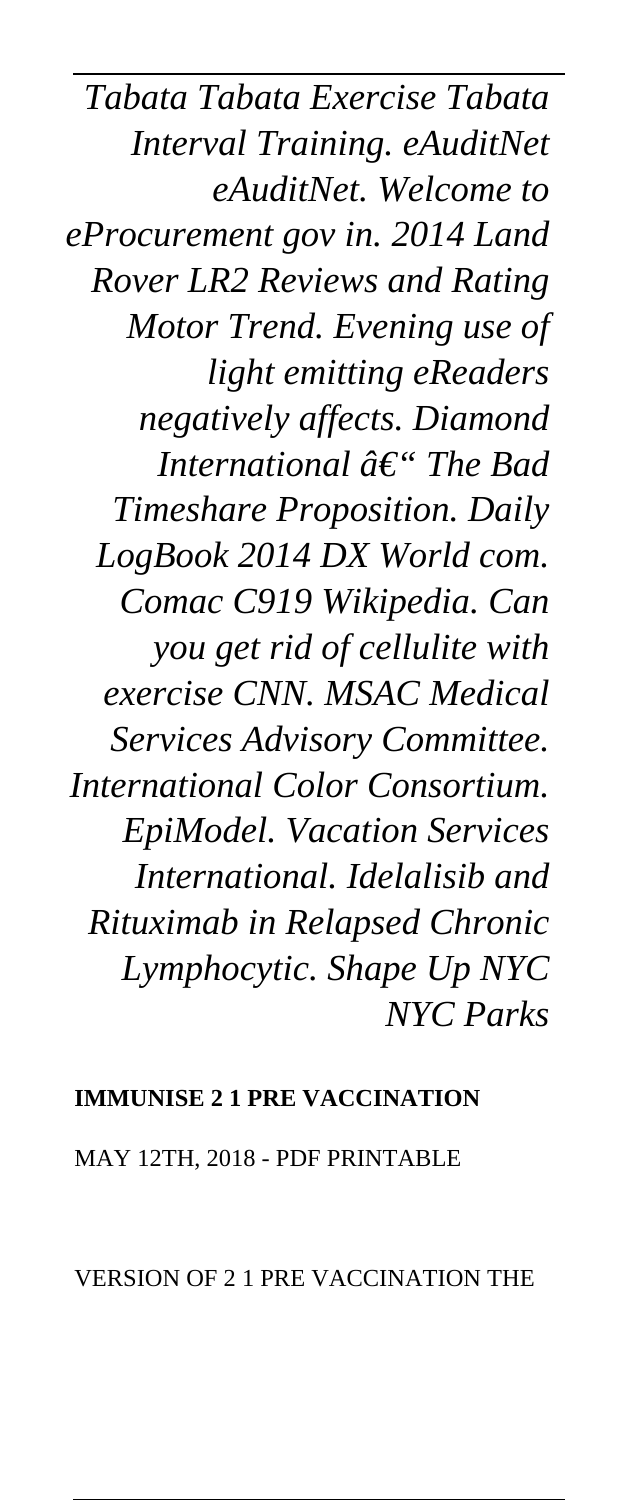AND PROCEDURES THAT SHOULD OCCUR BEFORE A VACCINATION ENCOUNTER 2 1 1 PREPARING AN ANAPHYLAXIS RESPONSE KIT.

#### '**WHO Poliomyelitis Polio**

May 13th, 2018 - Poliomyelitis Polio Vaccines Both Orally Administered Live Attenuated Polio Vaccines OPV And Inactivated Polio Vaccines IPV For Intramuscular Or Subcutaneous Injection

Are Widely Used Internationally'

# '*DEMOGRAPHIA INTERNATIONAL HOUSING AFFORDABILITY SURVEY 2018*

*MAY 12TH, 2018 - 14TH ANNUAL DEMOGRAPHIA INTERNATIONAL HOUSING AFFORDABILITY SURVEY 2017 3RD QUARTER B WE AGREE APART FROM THE MEDIAN MULTIPLE BEING SIMPLE AND USEFUL IT IS ALSO THE ONLY MEASURE OUT*'

'**ACIP Vaccine Recommendations CDC S Advisory Committee On**

May 13th, 2018 - View ACIP Vaccine

Recommendations By Year IAC Provides

References And Links To ACIP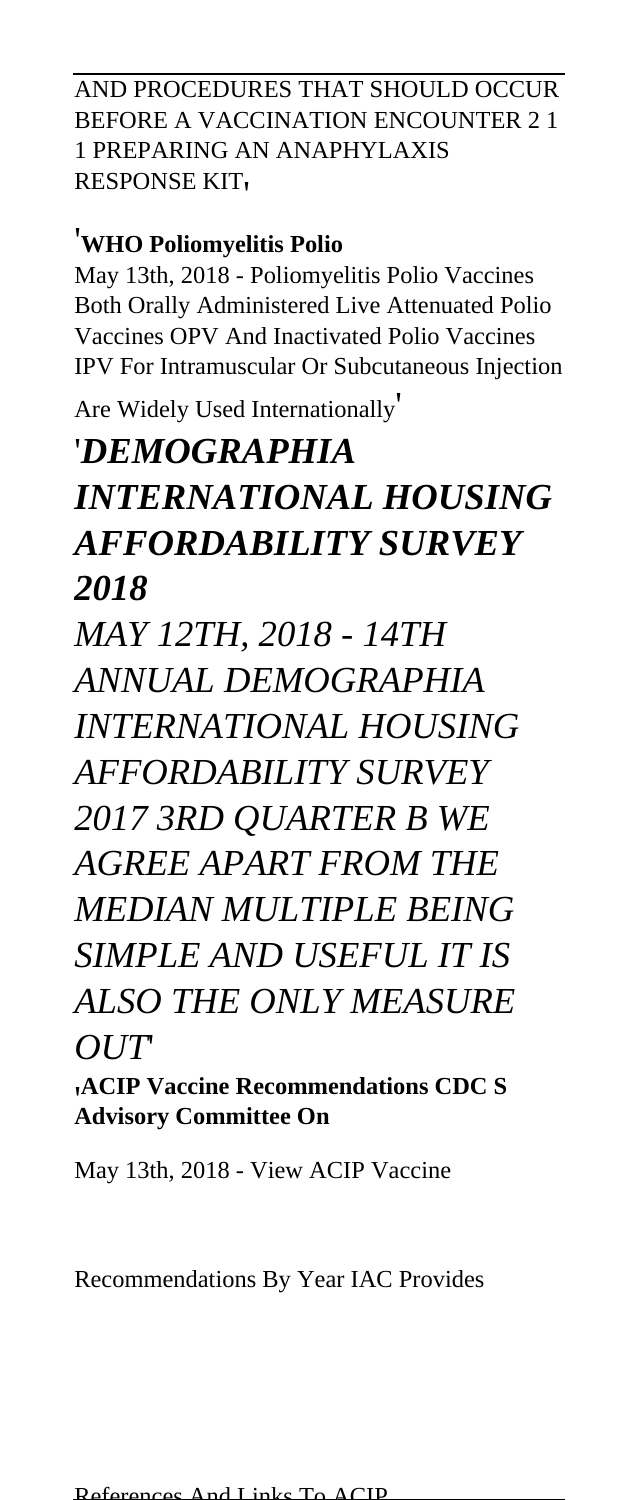Recommendations On Immunizations''**CROSSRAIL READING THE FUTURE LONDON RECONNECTIONS JANUARY 4TH, 2015 - AT YESTERDAY'S TFL BOARD MEETING "CROSSRAIL ENHANCEMENTSAE• WERE DISCUSSED IN A NON PUBLIC SESSION AND AGREED THESE ENHANCEMENTS WERE THE EXTENSION OF CROSSRAIL TO READING WHICH WILL BE OFFICIALLY ANNOUNCED TODAY**' 'Peter Flomâ€<sup>™</sup>s Statistics 101 **Nominal Ordinal Interval May 14th, 2018 - Peter Flom's Statistics 101 Nominal Ordinal Interval Ratio Stevens' Typology And Some Problems With It**'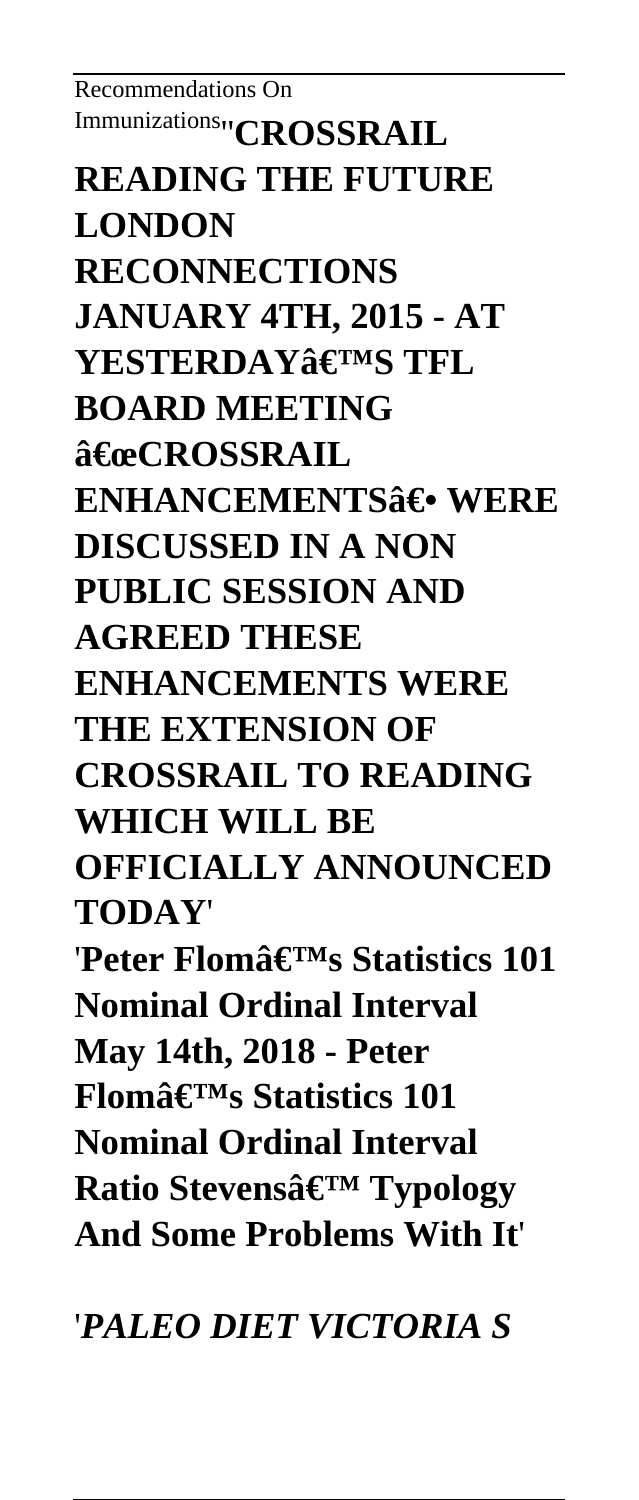*SECRET MODEL S NUTRITIONIST SHARES DECEMBER 31ST, 2013 - THIS CONTENT IS AVAILABLE CUSTOMIZED FOR OUR INTERNATIONAL AUDIENCE SWITCH TO US EDITION THIS CONTENT IS AVAILABLE CUSTOMIZED FOR OUR INTERNATIONAL AUDIENCE*' '*VYSOÄŒINA ARENA May 14th, 2018 - 18 10 2016 Changes in the Nov* $\widetilde{A} \odot M\widetilde{A}$ *sto BMW IBU Biathlon World Cup programme The International Biathlon Union and the European Broadcasting Union followed the demands of TV companies and decided to change the programme of the World Cup 2016 2017 Round 3 scheduled to Nové Město na MoravÄ› which has now grown one day longer*'

#### '**GMAIL**

MAY 12TH, 2018 - GMAIL IS EMAIL THAT S

INTUITIVE EFFICIENT AND USEFUL 15 GB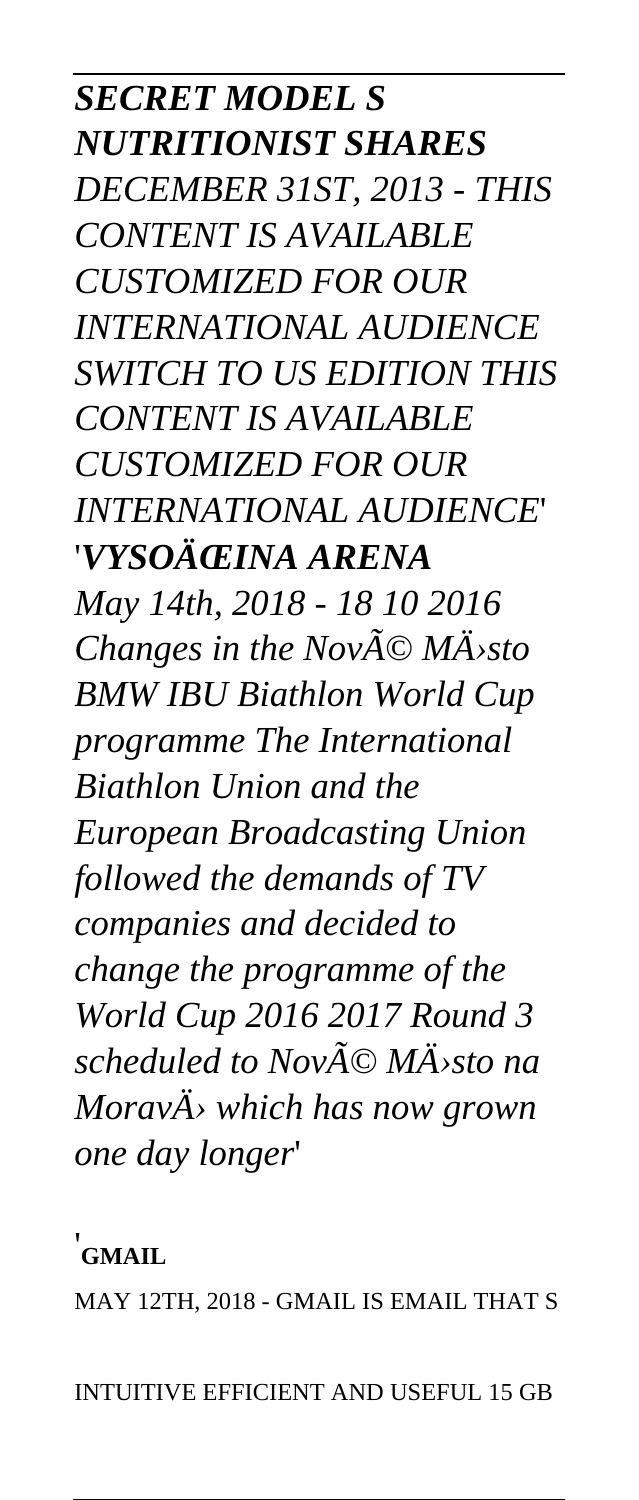# OF STORAGE LESS SPAM AND MOBILE ACCESS''*2014 Cadillac CTS Reviews and Rating Motor Trend*

*May 11th, 2018 - Vehicle Overview The new Standard of the World*  $\hat{a} \in \hat{B}$  *or at least thatâ€*<sup>™</sup>*s* what Cadillac hopes *its new 2014 CTS will become The redesigned 2014 Cadillac CTS sedan debuted in early 2013 at the New York International Auto Show to much praise*'

#### '**Publication 334 2017 Tax Guide for Small Business**

May 6th, 2018 - Introduction This publication provides general information about the federal tax laws that apply to you if you are a self employed person or a statutory

# employee''**ASTM International Standards Worldwide**

May 12th, 2018 - Over 12 000 ASTM standards operate globally Defined and set by us they improve the lives of millions every day Combined with our innovative business services they enhance performance and help everyone have confidence in the things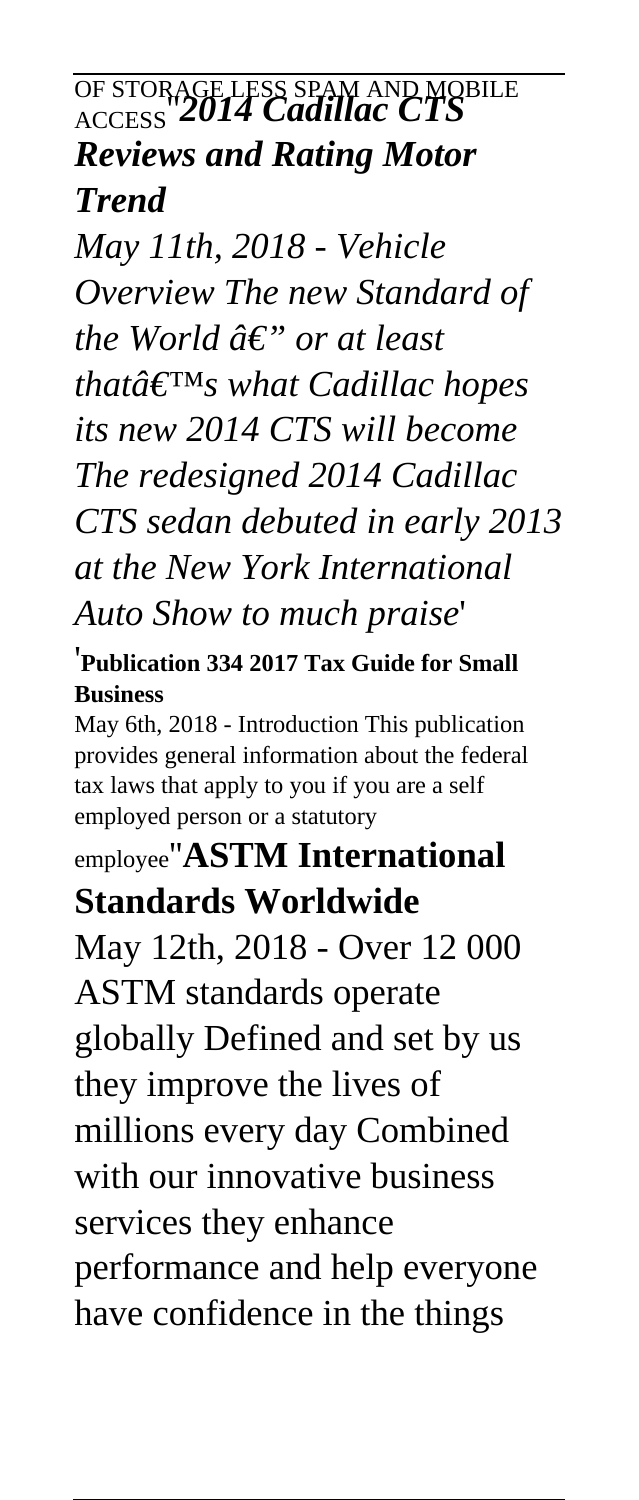they buy and use''**Fédération Internationale De Football Association FIFA** May 12th, 2018 - The Official Site Of The International Governing Body Of Football With News National Associations Competitions Results Fixtures Development Organisation World Rankings Statistics The International Football Association Board History Laws Of The Game Futsal Publications Downloads And

Contact Details'

# '**Swimming Canada May 13th, 2018 - Official Site For The National Governing Body Of Swimming In Canada**'

'**What Is Tabata Tabata Exercise Tabata Interval Training**

May 13th, 2018 - What is Tabata Training When

fitness enthusiasts and trainers talk about

 $\hat{a} \in \mathcal{C}$  Tabata training  $\hat{a} \in \mathcal{C}$  or the  $\hat{a} \in \mathcal{C}$  Tabata

Protocolâ $\epsilon$  they are referring to a type of high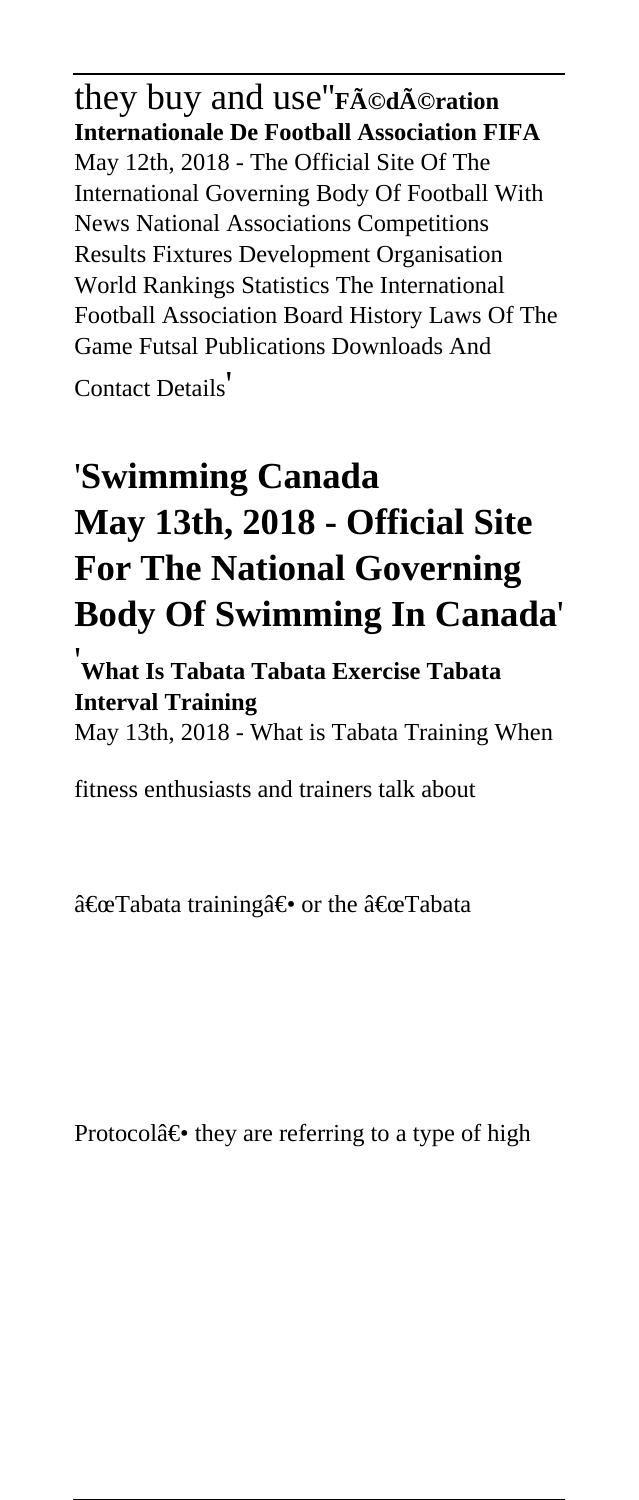**eAuditNet May 12th, 2018 - Welcome to eAuditNet a web based system developed and maintained by the Performance Review Institute PRI to support and improve efficiency in the Nadcap auditing and accreditation system**' '**Welcome to eProcurement gov**

**in**

May 13th, 2018 - The Mauritius government signed an MoU with the Andhra Pradesh government on 13th August 2009 to use AP s e procurement platform for its projects and in its administration' '**2014 land rover lr2 reviews**

**and rating motor trend**

may 15th, 2018 - motor trend reviews the 2014 land rover lr2 where consumers can find detailed information on specs fuel economy transmission and safety find local 2014 land rover lr2 prices online'

'**evening use of light emitting**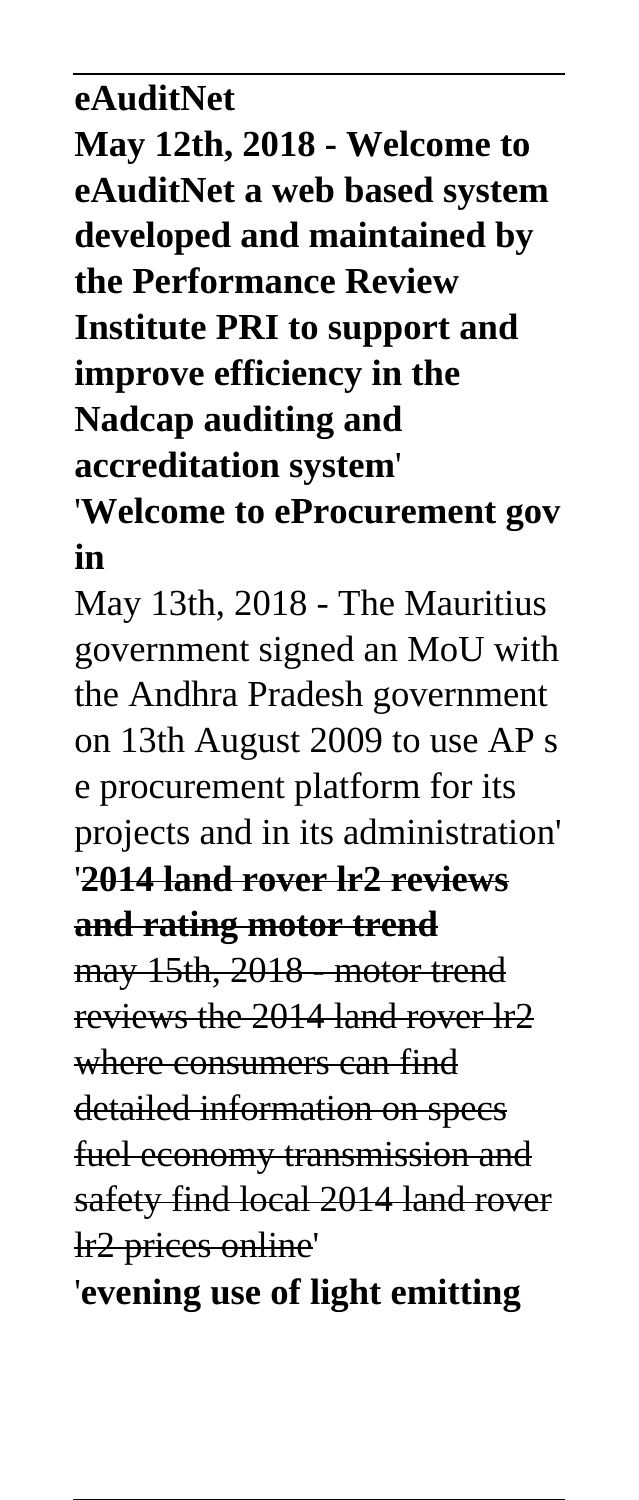### **ereaders negatively affects**

january 26th, 2015 - edited by joseph s takahashi howard hughes medical institute university of texas southwestern medical center dallas tx and approved november 26 2014 received for review september 24 2014'

'diamond international  $\hat{a}\in$ " the **bad timeshare proposition may 14th, 2018 - last week i had the opportunity with my girlfriend to be propositioned for a timeshare purchase if you re not familiar in areas where tourism thrives a number of solicitors will be stationed in shops or hotel lobbies with pitches on how you can get x gift if you listen to a 90 minute talk about their vacation**''**Daily LogBook 2014 DX World com**

May 14th, 2018 - 2006 Logbook 2007 Logbook 2008 Logbook 2009 Logbook 2011 Logbook Dx Frequency List ShortWave Bulletin Board Daily

LogBook Daily Log Book'

### '*comac c919 wikipedia*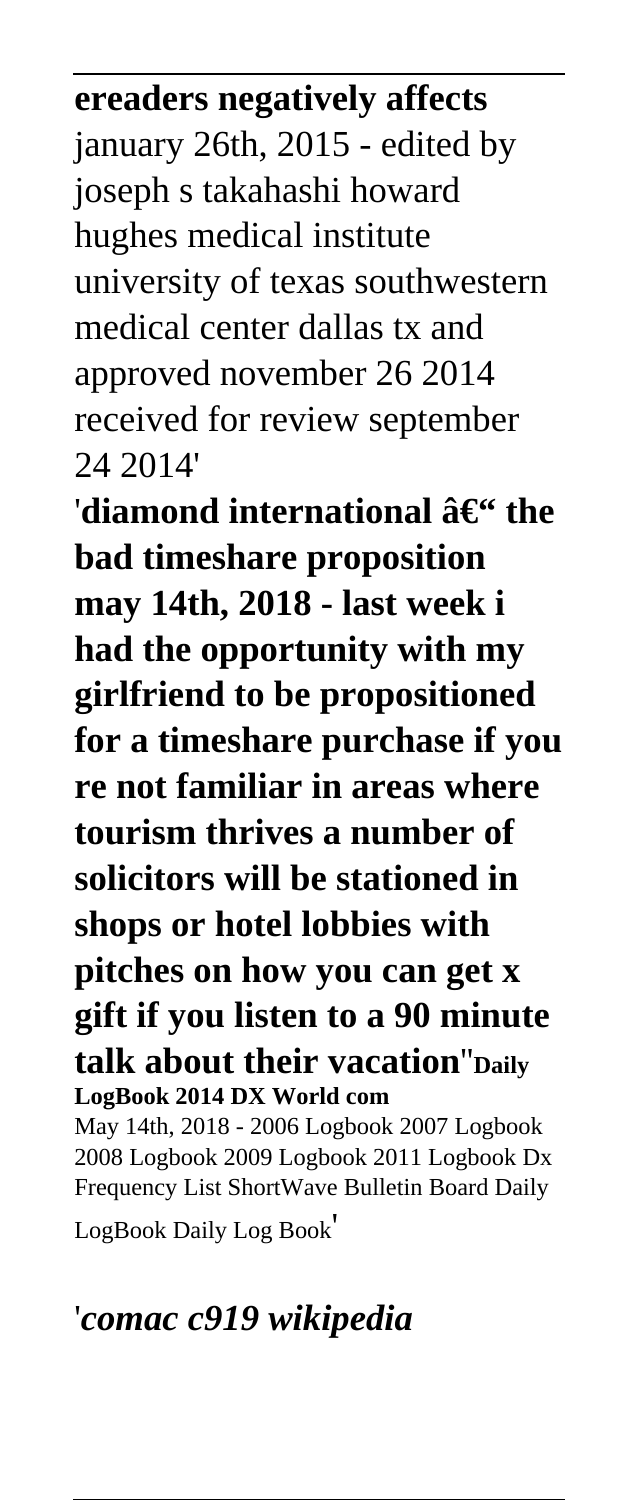*may 13th, 2018 - the comac c919 is a narrow body twinjet airliner developed by chinese aerospace manufacturer comac the programme was launched in 2008 and production of the prototype began in december 2011*'

'**can you get rid of cellulite with exercise cnn** april 1st, 2014 - do anti cellulite exercises really

exist find out and learn if you can exercise away

cellulite and how much of a role diet plays' '**msac medical services advisory committee**

may 16th, 2018 - the medical services advisory

committee msac is an independent non statutory

committee established by the australian government minister for health in 1998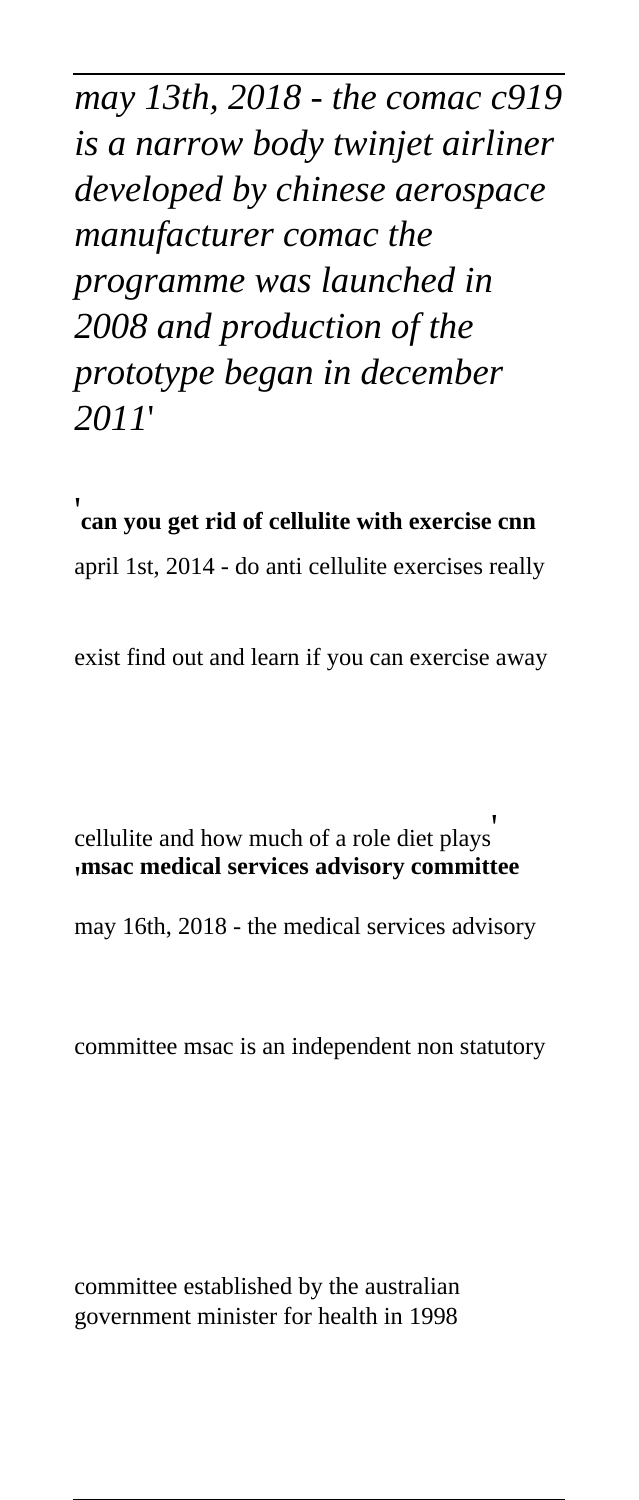# '**international color consortium** may 12th, 2018 - the international color consortium promoting and encouraging the standardization of an open color management system'

'

#### '**EpiModel**

May 12th, 2018 - EpiModel Mathematical

Modeling of Infectious Disease EpiModel is an R

package that provides tools for simulating and

analyzing mathematical models of infectious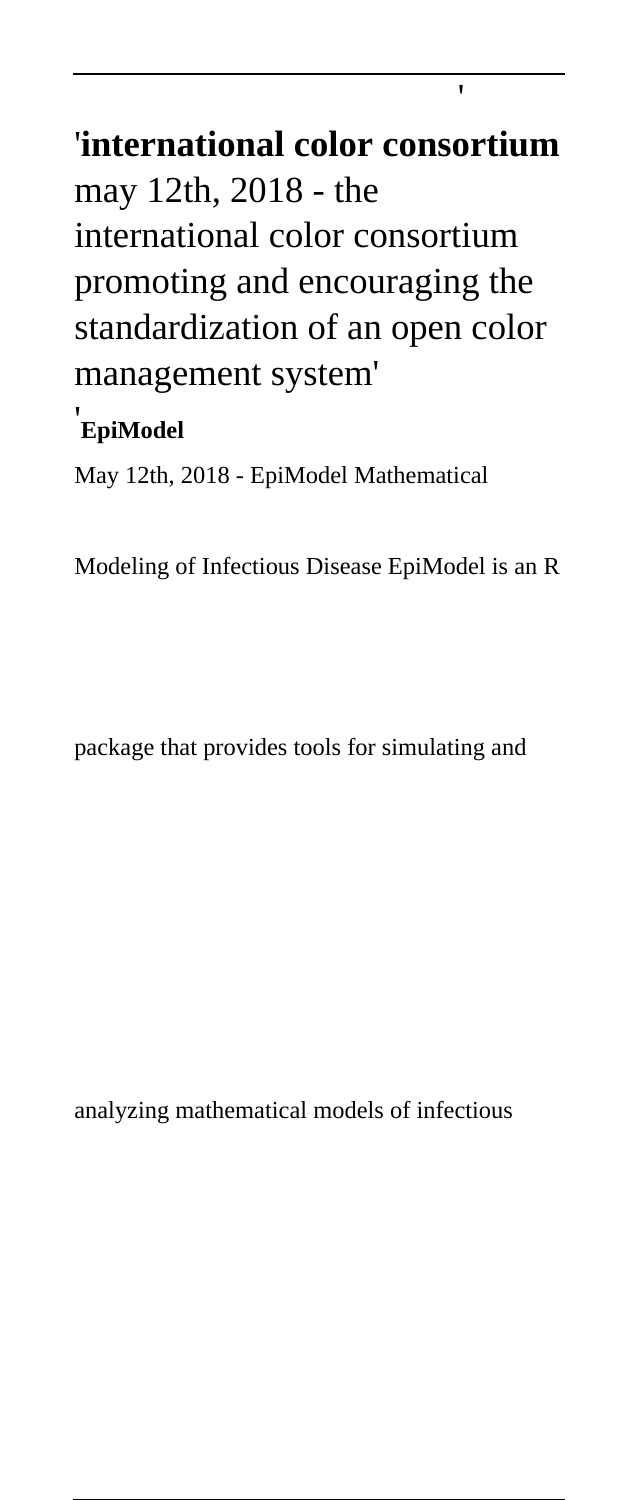### '**Vacation Services International**

May 13th, 2018 - Vacation Services International Offers World Class Products In All Aspects Of Vacation Ownership VSIâ€<sup>™</sup>s Customer First Approach Allows Us To Work With Our Clients To Exceed Expectations In Reaching Their Vacation Ownership Goals 75 Plus Years Of Combined Industry Experience Allows Us To Confidently Boast As A Vacation Ownership Service Leader''**Idelalisib And Rituximab In Relapsed Chronic Lymphocytic** January 21st, 2014 - Background Patients With Relapsed Chronic Lymphocytic Leukemia CLL Who Have Clinically Significant Coexisting Medical Conditions Are Less Able To Undergo Standard Chemotherapy''**Shape Up NYC NYC Parks**